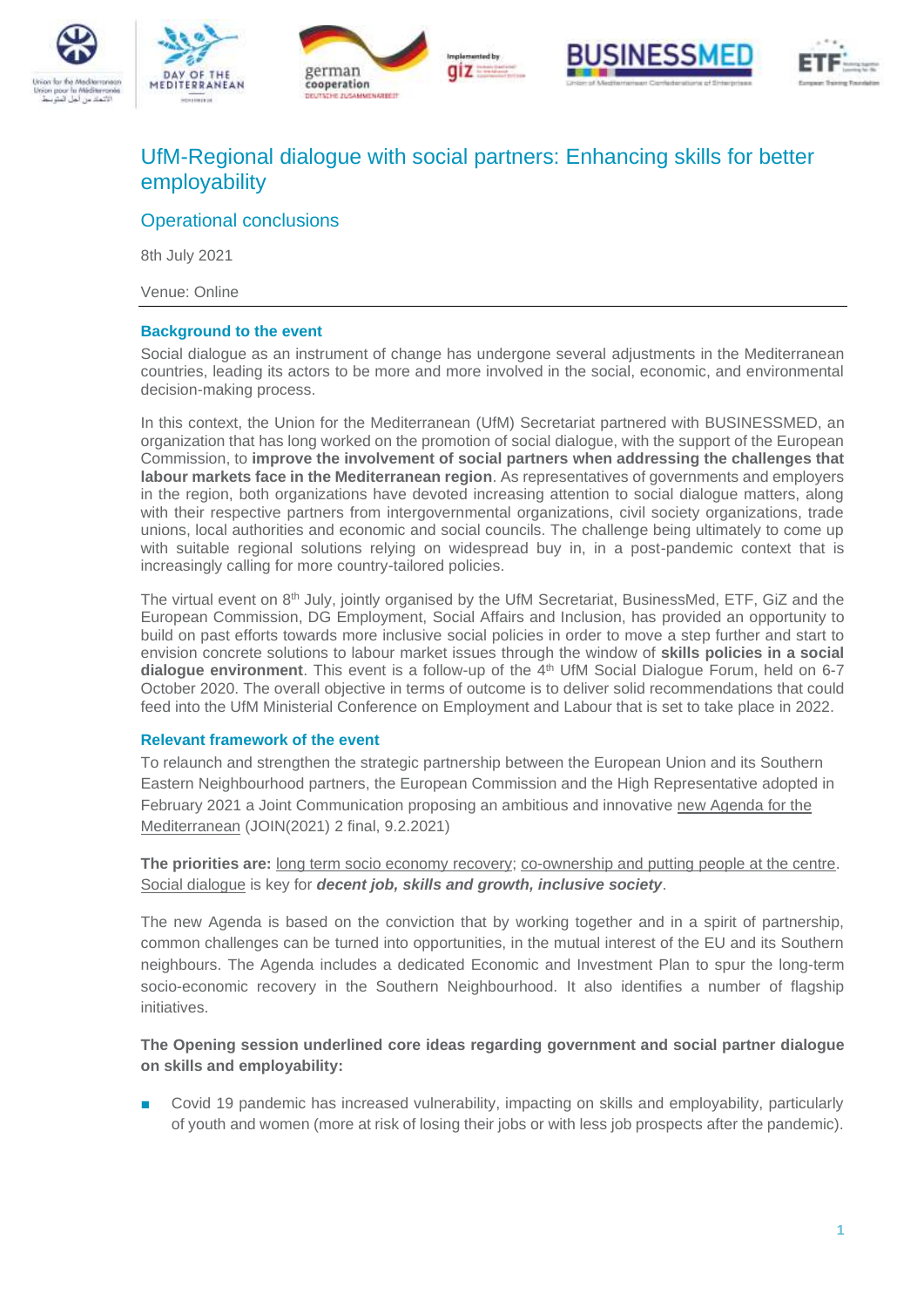









- The EU has framed this longer term vision for recovery in:
- European Pillar for social rights, emphasis on jobs and skills for the future focus on Skills and equality that are very pertinent for today's discussion
- Porto Social commitment, May 2021 : social partners agreed to invest in skills, skills offer, decent job creation
- Italian Presidency G20, June 2021, recognising the importance of a number of actions on skills, skills development, access to quality employment
- Use of outcomes of the regional event to prepare the 5th Ministerial conference on Employment and Labour, focus on the employability of the most vulnerable.
- The 10th anniversary of the Arab Spring and the pandemic mark important historical moments and make the reflection on social dialogue and skills even more timely and relevant
- Pandemic revealed many vulnerabilities, social, economic, environmental. There is however, a nonsymmetrical start after the pandemic, many countries are still experiencing profound economic challenges, business closures, job losses
- To cope with this two-speed recovery, all social partners have to act together, joining efforts through stronger dialogue with concrete actions.
- Without an inclusive social dialogue there will not be any inclusive recovery
- Trends such as digitalisation have experienced an acceleration, but they also have shown, also in this case, vulnerabilities. Shift to digitalisation of the economy is here to stay, the shift towards new forms of jobs, can provide opportunities for more remote working.
- Social, life and emotional skills will become more and more important
- Crucial for enterprises is to invest in upskilling and reskilling to survive and cope with the transition
- Informal economy represents 27% in Europe and 87% in Africa, young people and women are part of the informal economy that represents an handicap to growth
- Define more inclusive and most sustainable business model, guided by a strong social dialogue.
- Defining new forms or work, forecasting the skills for the future, remove skills and training programmes that the region no longer needs.

What applies to countries from the two sides of the Mediterranean, applies as well to both sides of the industry, and more generally to an inclusive and structured dialogue with a view to establishing synergies in the medium and long term level between the social partners (employers and workers organisations) and other actors of the civil society in the Southern Eastern Mediterranean on the main themes of sustainable development, as well as in tackling the employability issues and the transition from the informal to formal labour using social dialogue tools. (**FLAGSHIP 6 – Inclusive economies** makes an explicit reference to Social Dialogue: "*promoting social protection systems, social infrastructure, social*  dialogue, decent working conditions (including safeguarding the occupational health and safety), *fundamental labour rights and social economy are key pillars of an economy that works for people*".

We observe a growing engagement and a growing commitment to involve social partners in skills identification and development, as for example :

■ **UfM Ministerial on Employment and Labour of Cascais 2019**: "**recital 4** The Ministers called for making the best use of policies and mobilising all stakeholders through the development of synergies and multilevel approaches, and a thorough mainstreaming of employment and labour issues in all relevant policies. They reiterated the need for promoting social dialogue and collective bargaining and welcomed the commitment of the Social Partners of the region to contribute to the UfM cooperation on employment and labour. They highlighted the crucial role, at all pertinent levels, of an effective and on-going social dialogue, both tripartite and bipartite, to help addressing the challenges of growth, democracy and social justice in the region. **Recital 22.b** In particular, the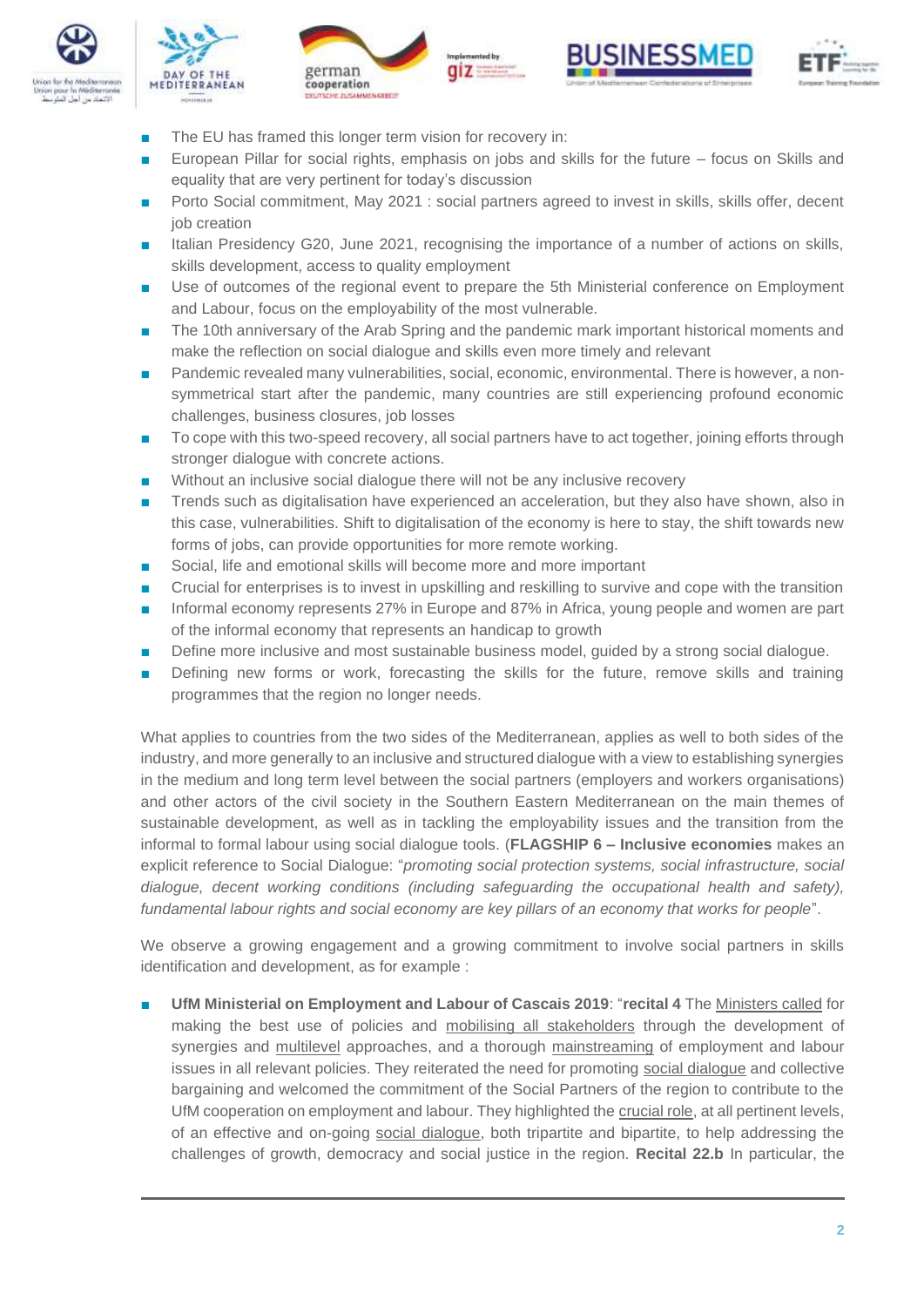









Ministers recall the overarching principles along which they recommend to national authorities to develop comprehensive strategies adapted to their needs, towards employment, employability, and decent work: The promotion of a well-functioning social dialogue, at all pertinent levels, both tripartite and bipartite, including the involvement of social partners in the design, implementation and monitoring of economic and social policies

- **Joint statement of the social partners of the Union for the Mediterranean, Cascais 2019**: Effective social dialogue at all appropriate levels plays a crucial role in dealing with the challenges of competitiveness, growth, job creation and social cohesion in the southern Mediterranean region. The northern partners stress the importance of clearly distinguishing the role of the social partners, in particular with regard to their autonomous collective bargaining, which is different in nature from that of the broader dialogues between governments and civil society, since these two types of dialogues follow a logic and legitimacy of their own […] The social partners also stress the fact that the continuing **challenges** in the region go **beyond** those relating to **unemployment**, in particular with respect to young people, difficulties for women in accessing work as well as refugee flows and migration, to include **other issues** such as the need for a new **investment** agenda, for a **codevelopment** agenda and the **creation** of sustainable **jobs**, which are issues with a direct or indirect impact on employment and labour.
- **Operational conclusions of the 4th UfM Social Dialogue Forum (October 2020)** the Forum, which is one of the follow up meetings of the UfM ministerial meeting on employment and labour and called for by the UfM Social partners, focused on the **covid crisis** and took stock of the socioeconomic response and recovery plans. Extract : The Southern Mediterranean countries are in a different situation [than the EU MS]. Without common institutions or with weak regional institutions, the response to the crisis has by and large been **organised by governments country by country**. The role played by social partners in the South Mediterranean countries **is diversified and often not enough structured**. The economic and social impact of Covid is nonetheless a key concern for South Mediterranean social partners, notably at a time of growing unemployment when social security institutions have limited capacity and are faced with the continuous challenge of informality.
- "While access to **liquidity** remains a key concern for many companies in both regions, we need to progressively move from a focus on the very short-term survival to the crisis, to **improving and mobilising our innovation and longer-term growth potential**. The European Commission has recently presented its skills agenda for Europe, which rightly prioritises **upskilling and reskilling** of the adult workforce at a time when labour markets needs are evolving rapidly and a **massive improvement in digital skills** is needed by many workers for them to be able to use the technology they need to master to design and sell new products and services"

# **Key conclusion points**

As the operational conclusions of the last Social Dialogue Forum set as a long-term objectives stronger *capacities including knowledge* and a concrete and effective *involvement* of *social partners*, specific and well-designed mechanisms to operationalise the capacity building and the deeper involvement of social partners are needed. The Regional dialogue highlighted the accomplishments of the *EU's SOLID and SOLIFEM projects* and the necessity to continue building capacities. It is equally crucial to involve social partners more deeply and more concretely in the *reskilling and upskilling, including non-formal and informal learning and training.*

**On skills and migration and transparency of qualifications**, the proposal for a new EU Pact on Migration and Asylum identifies "Talents' attraction" as an area for future work and cooperation between the EU and the UfM countries. The "Talent partnerships" initiative aims to develop skills and competencies for the countries of origin and destination in the EU, in a win-win approach. The EU officially launched the initiative at an event on 11<sup>th</sup> June 2021.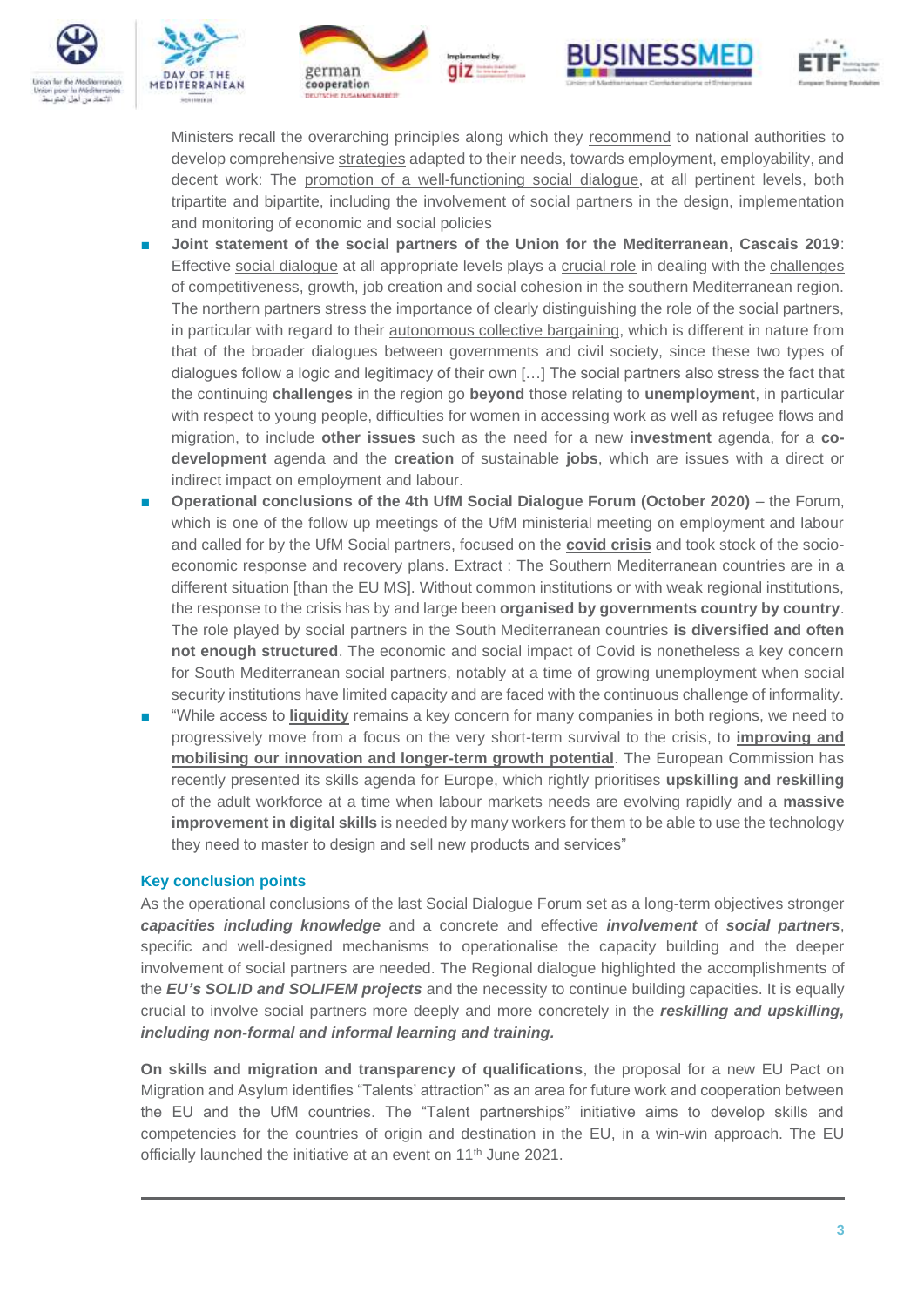









**There are links between migration, labour markets and skills development**. Social partners and civil society organisations can contribute to policies that improve the use of migrants' skills, benefitting countries of origin, destination and the migrants themselves. Notably, if they focus on recognition of qualifications, validation of skills and competences, skills profiles of migrants and addressing the root causes for migration – both 'push' and 'pull' factors. With this, the social partners would play a role in the definition and implementation of the Talent Partnerships, with a view to win-win-win solutions, which can turn the risks of brain drain into opportunities for human capital development.

The challenges in the transition towards a more digital, green and inclusive societies and economies require the engagement of all and the role of social partners is crucial to make a **just transition** with benefits for all.

The *skill mismatch* between the profile of jobseekers and inactive people and changing labour market needs is a particular *challenge* faced in the transition and developing economies. Economic, sectoral and technological **transformations** are major **triggers** of such **imbalances**; therefore, the *skills mismatch analysis* must be part of overall skills anticipation exercise which requires *coalition of partners* (public and private) as well social partners and civil society organisation to *convert these analysis in to action and policies*. Such research can reveal the past and present inefficiencies in human capital development and utilisation. For example, a boost in provision and enrolment in certain education programmes, particularly at tertiary level, in response to skills forecasts signalling a certain demand on short to long term does not necessarily lead to a matched labour market integration of graduates in the labour market.

- *ETF's studies* of skills mismatch incidence in partner countries show *high and persistent mismatch* in imbalanced labour markets with detrimental impacts: individual *dissatisfaction* about the job in relation to educational attainment and expectations; or *losses for companies* forced to invest in skills development or update for (newly) hired workers because they don't find the required set of skills and competences in the labour market; or *inefficiencies at sector or entire economy's level* due to skills shortages. Lower economic performance forces workers to accept jobs that are not fully matched to their level/field of education.
- **Social partners role** in skills identification and development, is therefore very important to **address** efficiently and fairly the big *challenges* linked to skills matching to evolving labour market requirements.
- The work of the ETF (on skills and migration and transparency of qualifications and on public-private partnerships for skills development indicates that more *effective School-to-Work Transitions* and actions to support people with *obsolete skills and qualifications* are particularly important in this regard. The potential longer-term impact of the pandemic further emphasizes the need for the *most vulnerable jobseekers* to be prioritised to prevent them from falling into long-term inactivity and social exclusion.
- After these years of **pandemic**, but more generally, looking at the **global challenges** the countries have to face (technological, economic, environmental, demographic), the ETF conclusions and proposals to countries reinforce the key message from the Regional dialogue Opening: **inclusion, equality and equity, focusing on vulnerabilities, young people and women**. So, the need to *invest in people*, preparing them for what lies ahead. Ensuring **equal opportunities** for more vulnerable groups (i.e. the low-educated, the poor, women and young people), to **access better education, training and employment within lifelong perspective** needs particular focus. This would require more **flexible** education and training systems (e.g. introduction of modular educational programmes, micro-credentials, learning accounts), ensuring **different learning pathways** both within formal education (e.g. transition between VET and HE) and between formal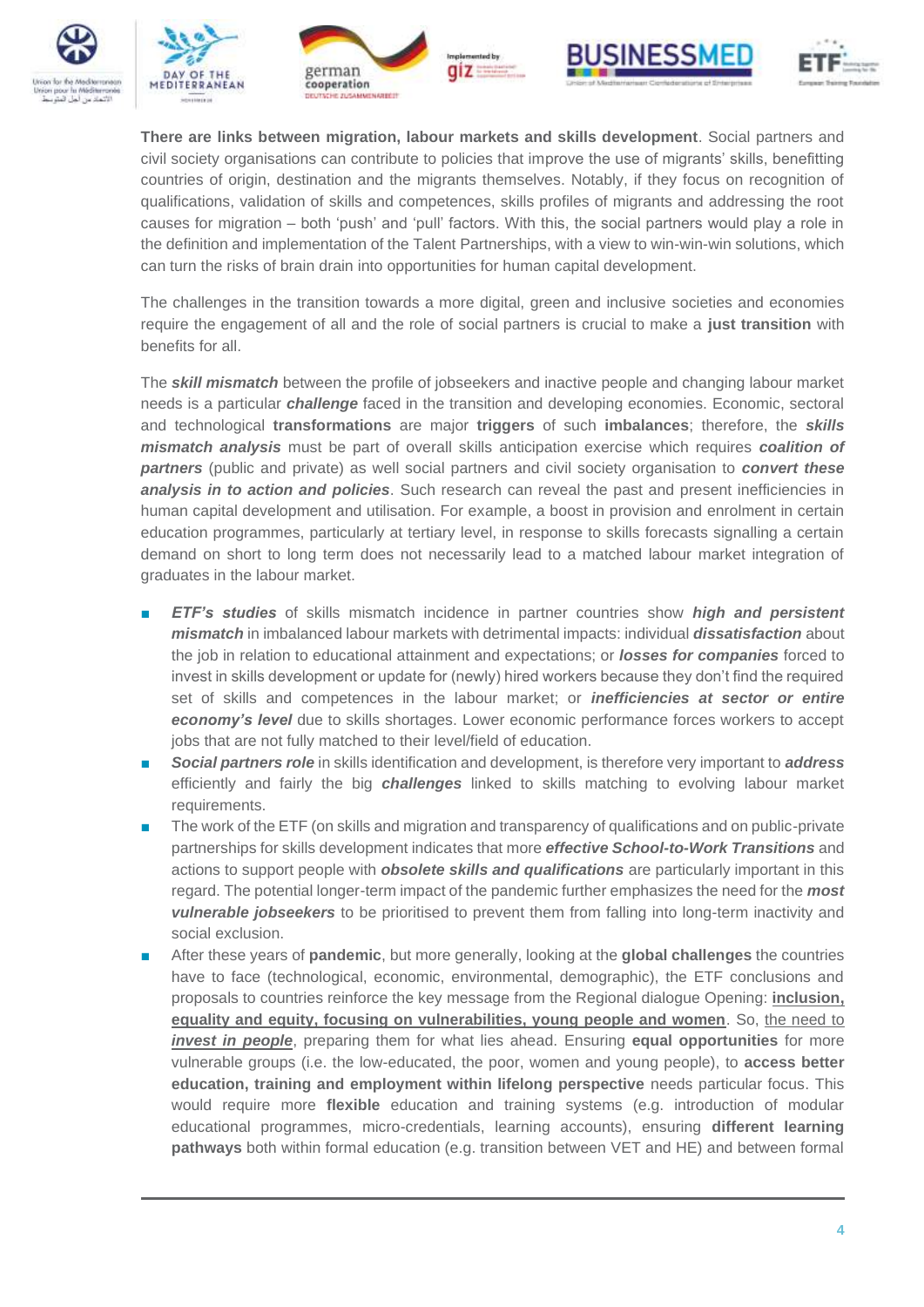









and non-formal education (e.g. validation of skills and competences acquired through experience and learning outside formal education- through the development of VNFIL mechanisms), and support the **integration of VET in public and private training sectors and at enterprises**. A massive *upskilling and reskilling* effort requires *mobilisation and collaboration of all institutions and comprehensive adaptation of education and training systems at all levels in the countries.* 

■ It is important building a **coherent approach** and an **agreed roadmap** with specific *mechanisms and devices*. For example: agreements on training provision, tripartite bodies such as National Skills Funds, various forms of PPPs, skills committees, etc. (*As discussed in Panel 3 Social dialogue to facilitate low-skilled workers' transition from informal to formal economy*)

In 2020 we celebrated the **25th** anniversary of the **Barcelona Process**, launched in 1995 with the aim of strengthening relations between Europe and the Southern Mediterranean countries. The effects of the pandemic and the recovery period that is now opening makes us reflect on the importance of social dialogue and its focus on skills and on not leaving anyone behind, based on the strong cooperation platform established throughout these 25 years.

The contributions and proposals presented in the Regional Dialogue will be fully used to prepare the  $5<sup>th</sup>$ Ministerial conference on Employment and Labour, with a focus on the employability of the most vulnerable, ensuring that social partners and other civil society organisations contribute to this conference with their commitment and participation in the implementation.

## **Key messages from the panel discussions**

## **Panel 1 "Social dialogue as driver of change" built on the key ideas and added on the social partner roles and their drivers for action:**

Ms Ingrid Schwaiger, EC DG NEAR

- People are the centre of policies. People and their benefits should be placed at the centre of policies and programmes from the beginning. This means from the early stage of policy design and formulation.
- The economy we need is the economy that works for people. The implication is that the recovery should not merely duplicate the previous models but initiate new approaches to the economy.
- Relevant regional programmes funded by the European Commission are: SOLID II to promote an inclusive and structured social dialogue and SOLIFEM to bridge the employability gap.

Mr Patrick Itschert, ETUC:

- Unions play a key role in the current transition
- Transition means a new business model, rather than the model we know, thus there is no transition without social dialogue
- Building capacities is high in ETUC agenda, to effectively contribute to the recovery
- Social interlocutors, social partners: we're on the same boat.

Ms Laura Schmid, ILO:

- The Lifelong Learning (LLL) cycle is a continuous process. But the issue is the system ability to adapt.
- Financing LLL system is still an open question: who contributes? More the public or more the private?
- LLL also is an issue of capacities: social dialogue should address the capacity issue.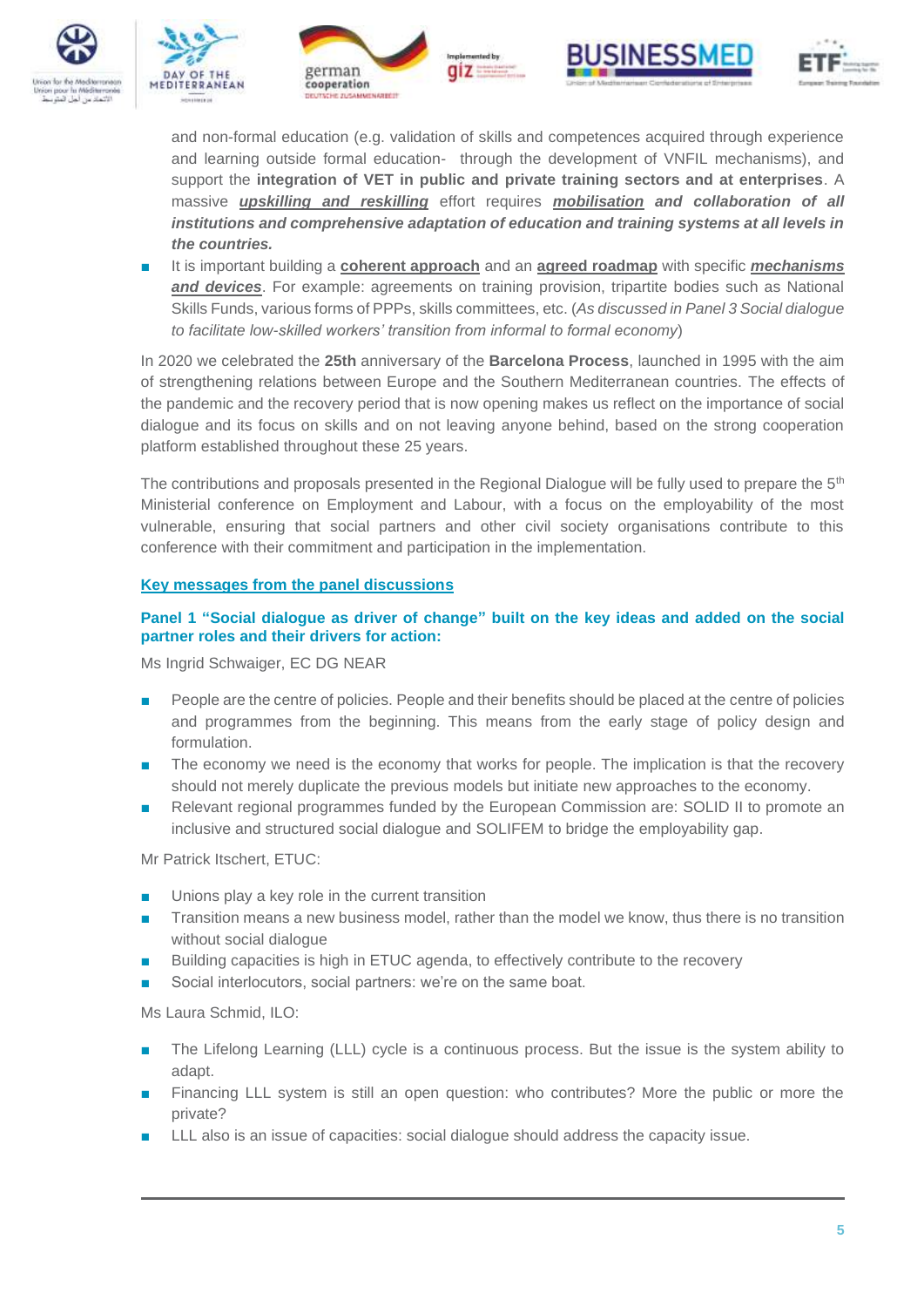









Mr Tarek Tawfik, BUSINESSMED:

- The one-size-fits all approach does not work, to find solutions on a case by case.
- To focus on the dynamic of each economy and look into their own demands for skills.

## **The Panel 2 "Social dialogue to overcome the skills mismatch" highlighted the various aspects of mismatch, its root causes, and the diverse range of people it affects:**

Mr Tlili (Arab Trade Union confederation)

- Covid is still impacting heavily on Southern Mediterranean partners, Tunisia registered these days the highest numbers of contagions and deaths since the start of the pandemic
- Economic downturns and difficult socio-economic conditions record high downturns and projections are gloomy as well
- Social dialogue is key and joint efforts need to be put in place do find feasible and sustainable solutions to persistent skills mismatch
- It is of paramount importance to carry out profound reforms of training and education systems
- Mobility and migration as a result of the mismatch bring on the table the difficulty linked to skilled people looking for more decent and quality job, leaving countries of origin in a vicious circle of lacking constantly the right skills for the recovery and growth
- The need to look for sustainable options to have qualifications being recognised is important to create benefits for all, origin and destinations countries.

#### Ms Kwiatkiewicz-Mory (BUSINESSEUROPE)

- Challenges linked to skills mismatch and skills mismatches themselves existed also before the pandemic as we all know, as well as shifts within existing jobs linked to green and digital transitions that for some years are requiring new skills
- Social dialogue is key to cope with these transitions and the recovery, their role is key since they know well labour markets and what skills are needed, in particular sectoral social partners have the view of what goes on in specific sectors and specific jobs and how skills demand is changing
- In countries where social dialogue is weak, it is key to enhance capacities of social partners and mechanisms for social dialogue
- Examples of collective agreements in specific sectors in Germany and in Austria provide interesting examples of the centrality that skills development and training have for both employers and workers representatives (options for education leave, re-skilling and upskilling opportunities, etc)
- Government have a role to play in allocating sufficient resources
- Social partners driven approaches are the most powerful to address mistmatches
- Possibility to cooperate with third countries around improving matching with EU qualifications (talents pool)
- Improving correspondence with EQF

Mr Dennis Van Gessel (DG EMPL)

- Strategic approach to legal migration
- Attracting and keeping talents, channelling legal migration towards where there are skills shortages
- Need for migrants to support the covid recovery
- Initiating partnerships with VET centres
- Skills agenda developments with a particular emphasis on the transparency and mobility tools and the comparison of qualifications against the EQF